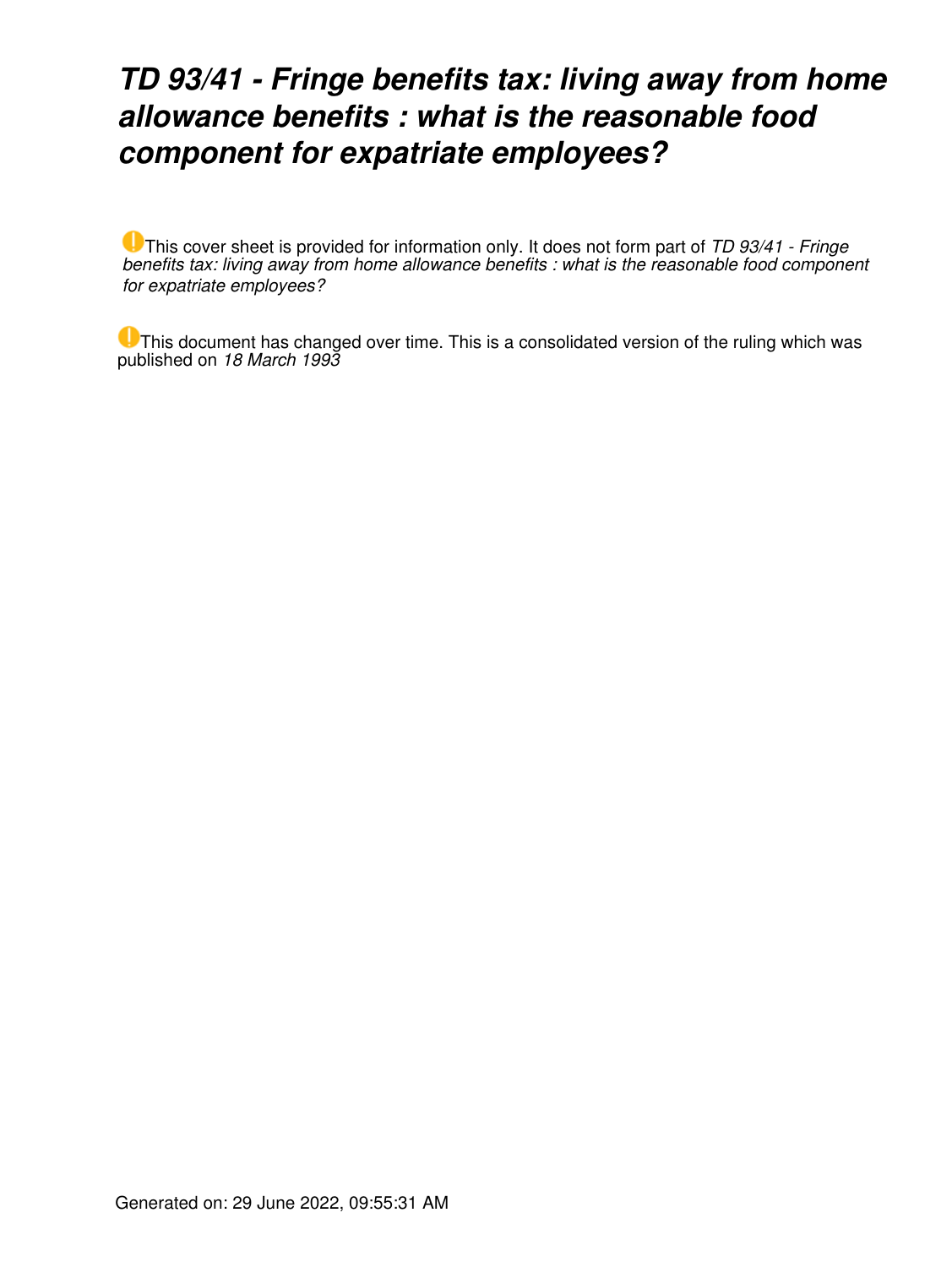### **FOI Status:** may be released **Page 1 of 2**

**This Determination, to the extent that it is capable of being a 'public ruling' in terms of Part**á**IVAAA of the** *Taxation Administration Act 1953***, is a public ruling for the purposes of that Part . Taxation Ruling TR 92/1 explains when a Determination is a public ruling and how it is binding on the Commissioner. Unless otherwise stated, this Determination applies to years commencing both before and after its date of issue. However, this Determination does not apply to taxpayers to the extent that it conflicts with the terms of a settlement of a dispute agreed to before the date of issue of the Determination (see paragraphs 21 and 22 of Taxation Ruling TR 92/20).**

# Taxation Determination

### **Fringe benefits tax: living away from home allowance benefits : what is the reasonable food component for expatriate employees?**

1. This Determination itemises the amounts that we accept as a reasonable food component of a living-away-from-home allowance paid to expatriate employees in various family situations for the fringe benefits tax year ended 31 March 1993 and for the fringe benefits tax year ending 31 March 1994.

2. As can be seen, the amounts shown below apply to **two** consecutive fringe benefits tax years. This change enables employers to determine their fringe benefits tax liability for the year ending 31 March 1994 in advance instead of having to wait untill the end of the fringe benefits tax year. This approach is consistent with that adopted for other annual valuations for fringe benefits tax purposes eg. remote housing, non-remote housing and benchmark interest rate etc.

3. This Determination is intended to be read in conjunction with Taxation Ruling MT 2040. Updates of MT 2040 were issued for the years ended 31 March 1989 (MT 2043), 31 March 1990 (MT 2045), 31 March 1991 (MT 2047) and 31 March 1992 (MT 2051).

4. The reasonble food component for the fringe benefits tax year ended 31 March 1993 and for the fringe benefits tax year ending 31 March 1994, as shown below, has been indexed to reflect movements in the food subgroup of the Consumer Price Index:

|                               | per week |
|-------------------------------|----------|
| One adult                     | \$120    |
| Two adults                    | \$192    |
| Three adults                  | \$216    |
| Two adults and one child      | \$216    |
| Two adults and two children   | \$216    |
| Two adults and three children | \$253    |
| Three adults and one child    | \$253    |
| Three adults and two children | \$288    |